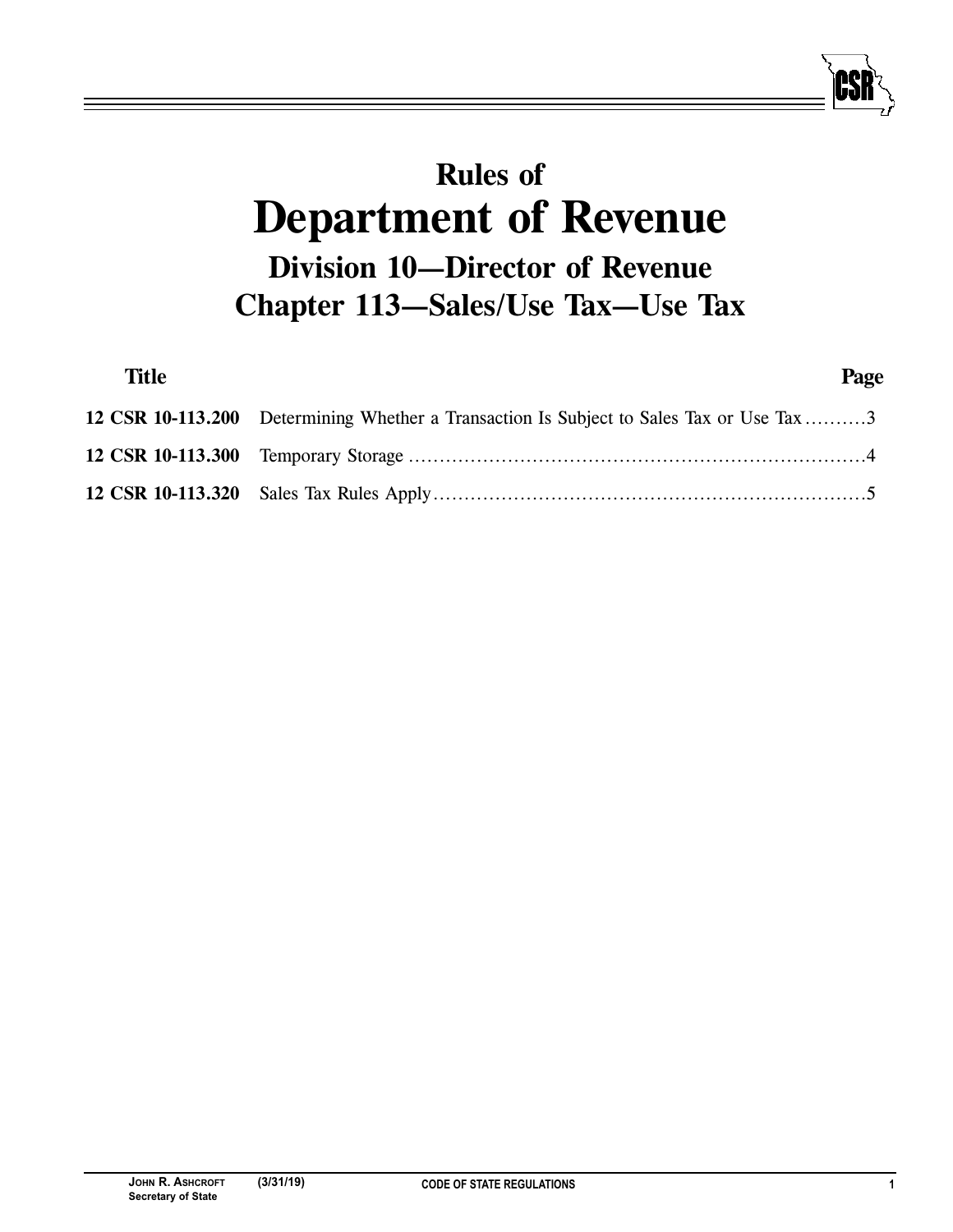### **Title 12—DEPARTMENT OF Division 10-Director of Revenue Division 113—Salos/Hiso Tay—Hiso T Chapter 113—Sales/Use Tax—Use Tax**

## **12 CSR 10-113.200 Determining Whether Use Tax**

*PURPOSE: Chapter 144, RSMo, contains the statutory provisions governing application of sales and use tax. This rule explains how to determine whether a transaction is subject to sales tax or use tax. This rule also explains what transactions are exempt from sales tax under the interstate commerce exemption in section 144.030.1, RSMo.*

(1) In general, a sale of tangible personal property is subject to sales tax if title to or ownership of the property transfers in Missouri unless the transaction is in commerce. The seller must collect and remit the sales tax. If a sale is not subject to Missouri sales tax but the property is stored, used or consumed in Missouri, the transaction is subject to use tax. If the transaction is subject to use tax and the seller has nexus with Missouri, the seller must collect the tax at the time of the sale and remit it to the department. If the seller does not collect the tax, the buyer must pay use tax directly to the department. If a sale of tangible personal property is not subject to Missouri sales tax and the property is not stored, used or consumed in this state, no Missouri tax is due. A sale of a taxable service is subject to sales tax if the service is performed in Missouri. If the service is not performed in Missouri, the sale is not subject to tax.

#### (2) Definition of Terms.

(A) Nexus—contact with the state sufficient under the *United States Constitution* to allow the state to exercise its power to tax.

(B) In commerce—a transaction is in commerce if the order is approved outside Missouri and the tangible personal property is shipped from outside Missouri directly to the buyer in Missouri.

#### (3) Basic Application of Taxes.

(A) Title transfers when the seller completes its obligations regarding physical delivery of the property, unless the seller and buyer expressly agree that title transfers at a different time. A recital by the seller and buyer regarding transfer of title is not the only evidence of when title passes. The key is the intent of the parties, as evidenced by all relevant facts, including custom or usage of trade.

(B) Unless otherwise agreed by the parties, when a Missouri seller delivers tangible personal property to a third-party common or contract carrier for delivery to an out-of-state location, title does not transfer in Missouri and the sale is not subject to Missouri sales tax. A buyer that carries its own goods is not acting as a common or contract carrier.

(C) When an out-of-state seller delivers tangible personal property to a third-party common or contract carrier for delivery to Missouri, title transfers in Missouri. If delivery is made to seller or an agent of seller (other than a third-party common or contract carrier) in Missouri and subsequently delivered to the buyer in Missouri, the sale is subject to Missouri sales tax. If delivery is made directly from the out-of-state seller to the buyer in Missouri, the sale is subject to sales tax if the order was approved in Missouri. If the order was approved outside Missouri, the sale is not subject to sales tax, but the transaction is subject to use tax unless otherwise exempt.

(D) Leases of tangible personal property generally follow the same taxing guidelines as sales of tangible personal property. Leases of tangible personal property by Missouri lessors are subject to sales tax if the lessee obtains possession in Missouri. Leases of tangible personal property by non-Missouri lessors are subject to Missouri sales tax if the tangible personal property is located in Missouri prior to entering the lease and the lessee obtains possession in Missouri. Leases of tangible personal property that are not subject to sales tax are subject to use tax if the lessee stores, uses or consumes the tangible personal property in Missouri.

(4) Examples.

(A) A seller accepts orders in Missouri. The seller fills orders from its warehouses located both within and without Missouri. A customer orders goods from the seller in Missouri. The order is filled from an out-ofstate warehouse and shipped directly to the customer. The transactions are subject to sales tax because the order is accepted in Missouri.

(B) A customer purchases custom fabricated goods from a Missouri seller. The order for the goods must be approved at the seller's out-of-state headquarters. The goods will be shipped by the seller directly from the out-ofstate facility to the customer's Missouri location. The sale is subject to use tax because the order was approved out-of-state and the goods were shipped from out-of-state directly to the customer in Missouri. The seller must collect and remit the use tax.

(C) A Missouri seller sells pens, calendars, cups and similar items with the customer's logo printed on them. The seller sends the orders to an out-of-state supplier to custom print the items that are drop shipped directly to the customer in Missouri. The sale is subject to sales tax because the customer's order taken by the seller is approved in Missouri.

(D) While visiting Missouri, an Illinois resident purchases a set of luggage at a Missouri department store. The buyer requests the seller to ship the luggage to an Illinois address. The sale is not subject to Missouri sales or use tax because title does not transfer in Missouri.

(E) An out-of-state customer purchases a kitchen table set from a Missouri seller. Under the terms of the sale, the seller is to ship the set to a Missouri location for storage until the customer is able to arrange to pick up the set with its truck or by third-party carrier. The sale is subject to sales tax.

(F) An Illinois construction contractor leases a backhoe from an Illinois lessor. Prior to entering the lease, the backhoe was located in Missouri. The contractor takes possession of the backhoe at the Missouri location. The lease is subject to sales tax.

(G) A seller has no place of business in Missouri. A sales representative who works from a non-Missouri location visits Missouri customers. All orders are accepted outside Missouri and goods are shipped to Missouri customers from outside the state. The seller must collect and remit use tax.

(H) A seller has a location in Missouri. A Missouri customer places an order directly with the seller's non-Missouri location via email. The goods are shipped directly to the Missouri customer from the non-Missouri location. The Missouri office does not participate in the sale. The seller must collect and remit use tax.

*AUTHORITY: sections 144.270 and 144.705, RSMo 2000.\* Original rule filed Jan. 10, 2002, effective July 30, 2002.*

*\*Original authority: 144.270, RSMo 1939, amended 1941, 1943, 1945, 1947, 1955, 1961; and 144.705, RSMo 1959.*

*Bratton Corp. v. Director of Revenue, 783 S.W.2d 891 (Mo. banc 1990). Goods delivered to a contractor in Missouri upon purchase from a Missouri vendor were not in commerce even though the taxpayer purchased the goods in contemplation of fulfilling an existing out of state construction job.* 

*May Department Stores Co. v. Director of Revenue, 748 S.W.2d 174 (Mo. banc 1988). Taxpayer's customers in Missouri directed taxpayer to make delivery in another state, by*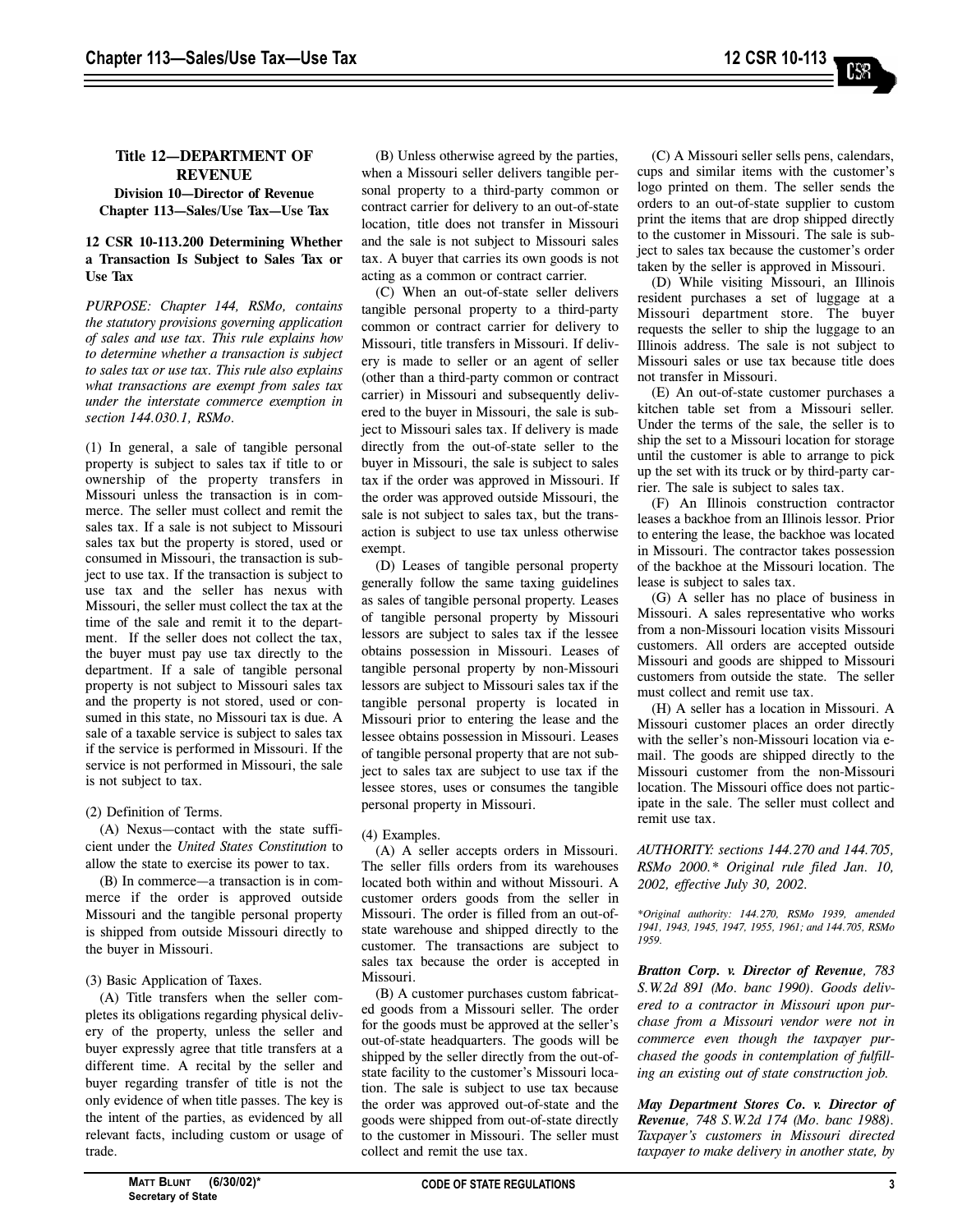$\operatorname{ES}$ 

*mail or by common carrier. The court held that when a contract of sale requires the seller to make delivery, title to the goods does not pass until delivery is made based upon the U.C.C., Section 400.2-401. When a customer makes a purchase at a store in Missouri and the seller agrees to effect delivery in another state, title does not pass in Missouri. Therefore, the sales transactions were not subject to Missouri sales tax.* 

*Lynn v. Director of Revenue, 689 S.W.2d 45 (Mo. banc 1985). Taxpayer conducted boat excursions on the Missouri River. The vessel traversed into Kansas waters, but the passengers embarked and disembarked from Missouri, and all admission fees were collected in Missouri. The court held that the fees were subject to sales tax and were not exempt under section 144.030.1, RSMo, as in commerce.*

*Overland Steel, Inc. v. Director of Revenue, 647 S.W.2d 535 (Mo. banc 1983). Taxpayer was both a retailer and a contractor. Taxpayer purchased materials, which were ultimately installed, for Kansas customers. These materials were not resold by taxpayer but were consumed in its capacity as contractor. The sale of materials from the manufacturer to taxpayer was completed in Missouri and the sales were taxable. There was no evidence indicating transportation of the goods to Kansas was an integral part of the sale.* 

*Western Trailer Service, Inc. v. LePage, 575 S.W.2d 173 (Mo. banc 1978). Taxpayer, located in Kansas City, Missouri, was engaged in the business of repairing and servicing commercial truck trailers. Taxpayer serviced trailers for a Kansas company where taxpayer went to Kansas, picked up the trailers and brought the trailers back to its business location in Kansas City. After the repairs were made and repair parts installed, the contract required taxpayer to return the trailers to its customer in Kansas. The court held that there was dealing between persons of different states in which importation was an essential feature or formed a component part of the transaction. Therefore, the retail sales were made in commerce between Missouri and Kansas, and the exemption in section 144.030.1, RSMo, applied.*

*American Bridge Co. v. Smith, 179 S.W.2d 12 (Mo. 1944). Missourians ordered goods from out-of-state vendors. The orders were accepted out-of-state and the goods shipped into Missouri from out-of-state, FOB Missouri. The court held that such transactions were exempt from Missouri sales tax*

*under section 144.030.1, RSMo, although not immune from the tax under the Federal Commerce Clause.* 

*Metro Crown International, Inc. v. Director of Revenue (AHC 1990). Taxpayer made sales of aircraft tow tractor parts to airlines located outside Missouri operating as common carriers. The Commission concluded that the economic reality of the transaction was that the seller, the buyer and the place of the seller's taking possession of the goods were all in Missouri and that these were Missouri retail sales.*

*John Fabick Tractor Co. v. Director of Revenue (AHC 1996). When possession of leased equipment is transferred in Missouri, the lease is consummated at the place of business of the lessor. The monthly lease payments are subject to state and local sales tax regardless of whether the lessee subsequently moves the leased property to another taxing jurisdiction or even out of state.*

#### **12 CSR 10-113.300 Temporary Storage**

*PURPOSE: section 144.610, RSMo imposes use tax on the sale of tangible personal property that is purchased for use, storage or consumption in this state. Section 144.620, RSMo creates a presumption that tangible personal property sold for delivery in or transportation to Missouri is for use, storage or consumption in Missouri unless otherwise excluded. Sections 144.605(10) and (13), RSMo define the incidence of "storage" and "use." These sections provide an exclusion from use tax for property that is purchased for temporary storage in Missouri with the intent to subsequently use the property outside Missouri. This rule interprets this exclusion.*

(1) In general, the temporary storage of property in this state with the intent to subsequently use the property outside the state is not subject to use tax.

#### (2) Definition of Terms.

(A) Storage—Any keeping or retention in this state of tangible personal property purchased from an out-of-state vendor, except property for sale or property that is temporarily kept or retained in this state for subsequent use outside the state. To be "for subsequent use outside the state" the purchaser must intend at the time the property is delivered to a Missouri location to subsequently use the property outside the state.

(B) Temporary—Generally, property kept or retained for less than a year may be considered temporary.

(C) Use—The exercise of any right or power over tangible personal property incident to the ownership or control of that property, except temporary storage of property in this state for subsequent use outside the state, or for sale of the property in the regular course of business.

(3) Basic Application of Exclusion.

(A) The purchase of tangible personal property from an out-of-state vendor that is temporarily kept or retained in this state for subsequent use outside the state is not subject to use tax. Any use of the property involving the exercise of any right, dominion, control or power over the tangible personal property, other than temporarily keeping or retaining the property in this state for subsequent use outside the state, constitutes a taxable use.

(B) Keeping or retaining tangible personal property in this state for longer than a temporary period subjects the purchase of the property to use tax, even if the property will be used subsequently outside the state.

(C) The purchaser need not designate at the time of purchase which specific property is for subsequent use outside the state, provided the purchaser can otherwise establish that some of the property is intended for subsequent use out-of-state. Intent can be shown by demonstrating the normal practices of the business or specific circumstances of the transaction. The commingling of property on which tax has already been paid with property on which tax has not already been paid, does not disqualify the property from the exclusion, but makes it difficult for the taxpayer to document which property was intended for use outside the state.

(D) The exclusion will not apply if any further processing, fabrication or other modifications are performed on or to the property while in this state.

#### (4) Examples.

(A) A Missouri contractor purchases from an out-of-state vendor materials and supplies for an out-of-state job. The items purchased are specifically ordered for the out-of-state job, are earmarked as such on the purchase orders and are delivered to the contractor temporarily in Missouri. No further processing, fabricating or other modifications are performed on the items. The materials and supplies purchased are not stock items that may be used in other ongoing jobs either within or without the state. The purchase of the materials and supplies would not be subject to use tax in Missouri.